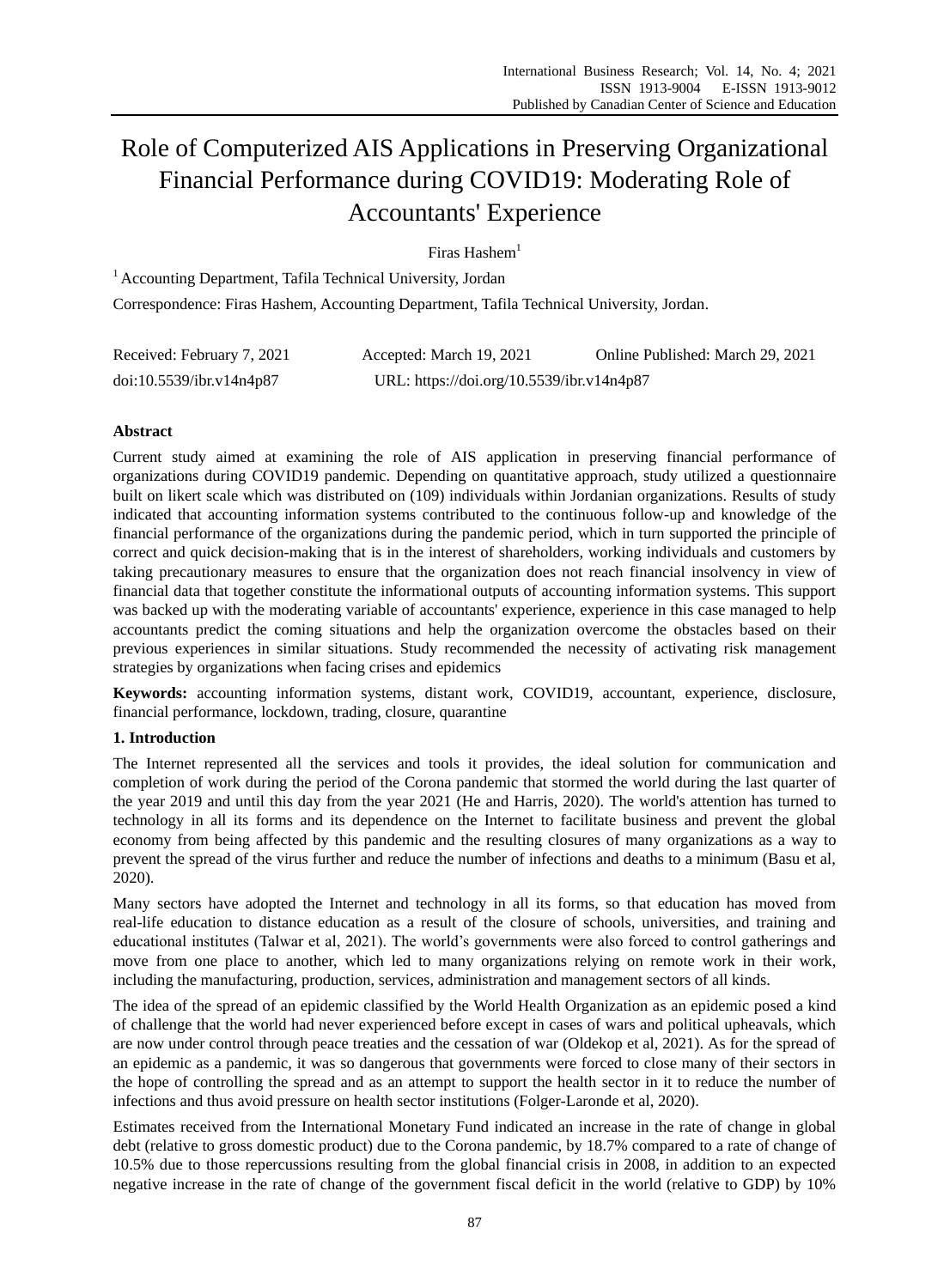due to the Corona pandemic, compared to a rate of change of 4.9% during the period of the global financial crisis in 2008 (Colenda et al, 2020).

### *1.1 Introduce the Problem*

Organizations found themselves in a position that requires them to stand in a completely different position from their nature and try to complete their work and conduct their operations remotely by relying on the Internet with its tools and capabilities (Parr et al, 2020). Among the internal processes affected by the Corona pandemic are accounting operations in all its forms due to the imposition of quarantine and the prevention of individuals from gathering and meeting as a means to mitigate the spread of the pandemic, and therefore organizations have been running their accounting matters through the Internet with all its tools and capabilities in order to ensure proceeding their operations in an accurate and capable manner, in addition to that, organizations found it important to find another route in order to guarantee accounting operations that have the ability to contribute to transparency and disclosure of the organization even during the pandemic period (World Bank, 2020).

According to a report by Deloitte (2020), organizations indicated that although the pandemic is global, its impact on the financial performance of organizations was of moderate severity during the first quarter of 2020, because the epidemic spread globally and significantly in mid-March 2020, and from here, the reality of organizations has moved from medium risk to severe risk as a result of the total closures that governments have applied to all sectors in order to limit the pandemic and prevent its spread further.

The importance of suh problem lies in the fact that many sectors had been greatly affected, starting from mid-March 2020, and it included consumer goods, entertainment and travel sectors, industries and mining, which would have affected oil prices, which fell significantly.

As for Ozili (2020) and Razumovskaia et al (2020), it was indicated that COVID19 impact on financial performance of organizations appeared through the negative impact on revenues and profitability, and thus the effect on the financial position of the organization due to the global economic downturn accompanying the pandemic, which was accompanied by a high level of uncertainty related to profitability and the value of assets and stocks. In addition, the pandemic and the closures that came with it led to an increase in credit risks, high unemployment rates and the economic downturn mentioned previously (Kalbouneh et al, 2011).

This study touches a sensitive area in which a very important part of the organization (accounting) had to rely on computerized and virtual working sphere, this idea increased risks of fraud, piracy and errors in entries which can lead to malfunctioned outputs that cannot be relied on. Organizations in general have chosen to depend computerized AIS as an approach to ensure the conduct of their accounting business remotely, and all accounting applications have been adopted in order to ensure high quality, accurate and reliable accounting information and reports explaining a picture of the actual and real situation of the organizations (Hamdan, 2014).

Based on above argument; current study aimed at examining the role of computerized AIS applications on preserving financial performance of organizations during COVID19 pandemic through the moderating role of accountants' experience. Current study hypothesize that computerized AIS applications managed to preserve a good level of financial performance among organizations due to its ability to meet the health precautions which were developed by WHO including the dangers of gatherings, meetings, and the need to apply a full quarantine on the country including all operating entities in it.

### *1.2 Importance of the Problem*

A spread pandemic is something new in the current era, before, the world witnessed the spread of HIV, then appeared SARS pandemic, but none of them were uncontrollable as much as COVID19, as it can be seen the pandemic started in China through the last quarter of 2019, and it continued till 2021, So far, there appeared to valid approach to control its spread, and its influence continues to negatively touch all aspects of life.

The current study came as a sensitive point in which researcher aimed to shed the light on what accounting profession has faced through this pandemic, and how the financial performance of organizations was impacted in terms of governance, disclosure, revenues, and overall existence. Also, the importance of current study lies in its ability to confirm that with specific measures taken into consideration, the idea of managing financial performance of organizations remotely can actually be done through building higher awareness in AIS applications, increase the level of their security and shed the light on their orientation in managing finances.

### *1.3 Relevant Scholarship*

### Accounting Information Systems (AIS)

The idea of AIS is based on the existence of an electronic system for collecting, processing and retaining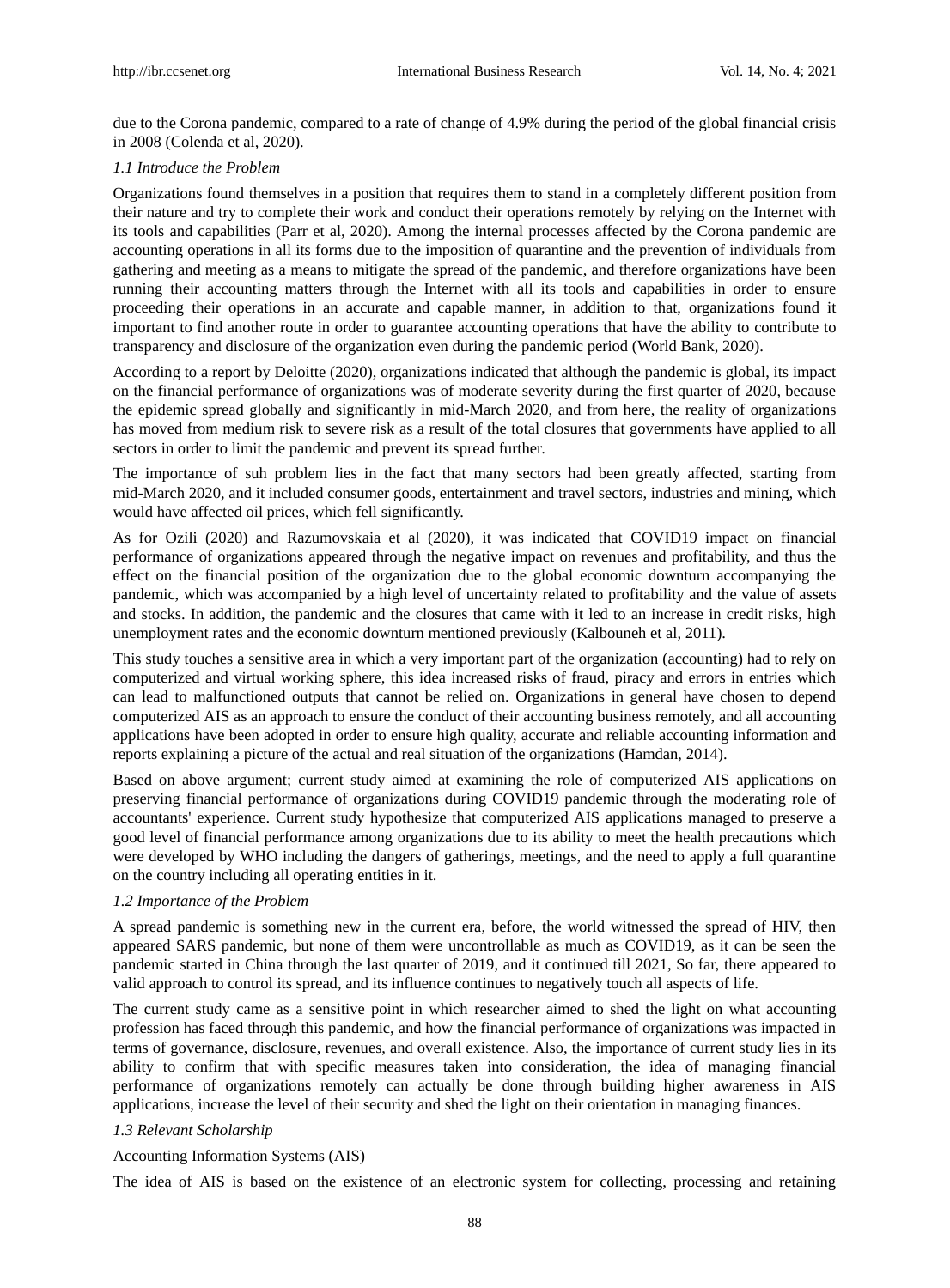financial and accounting data in order to support and guide decision makers in the organization (Al Hanini, 2015). In this case, computers are the main focus of accounting information as they form a platform for operating accounting information systems and synthesizing them in a way that is capable of presenting them when needed accurately, quickly and safely for decision-making (Amahalu et al, 2015; Considine et al, 2012).

Arcega et al (2015) indicated that AIS are a group of systems that contain many steps, actions, components and resources, which together constitute the unit responsible for managing, processing and controlling accounting data in order to produce information that contributes to supporting decision-makers (Murungi and Kayigamba, 2015). As for Nyang'au et al (2015), it was confirmed that AIS, in their current state, are able to perform their function by relying on many components (human, graphical and infrastructure) that work together in order to create a correct framework that ensures achieving goals and taking the necessary decisions when needed.

Ware (2015) indicates that AIS collects, processes, analyzes and converts data into output by relying on specially designed computers for this purpose in order to reach outputs and convert them into usable information. As for Khan (2017) emphasized that AIS with all its equipment ensure the policies and procedures that supports the conversion of accounting inputs into understandable outputs that give a true impression on the organization in order to support its activities and provide shareholders, owners, working individuals, clients and stakeholders within the organization's environment effectively, quickly, accurately and in a timely manner.

### Components of AIS

Moroșan-Dănilă et al (2015) indicated that in a typical organizational environment, accounting information systems consist of many components, the most important of which are those in figure 2 below:



Figure 1. Components of AIS (Ganyam and Ivungu, 2019)

As shown in the above figure, the components of AIS are based on many components, in which each component is important in reaching the required outputs and with specifications capable of achieving the required (Prasad and Green, 2015). Budiarto et al (2018) indicates that individuals played an important role during the Corona pandemic in achieving the required accounting information systems, as they are the vital component of the system and they are the ones who control the system's functions and inputs by paying attention to the primary data entry mechanism, its validity and accuracy, and Avoid messing with it. As for Haleem et al (2019), it was confirmed that individuals contribute significantly to the quality of the information that the systems produce through internal control, technology and infrastructure requirements, in addition to the daily use of accounting information systems.

### Financial Performance

The concept of performance has received the attention and from academics and researchers interested in the field of management and financial management, as performance is the first motivation to maintain the existence of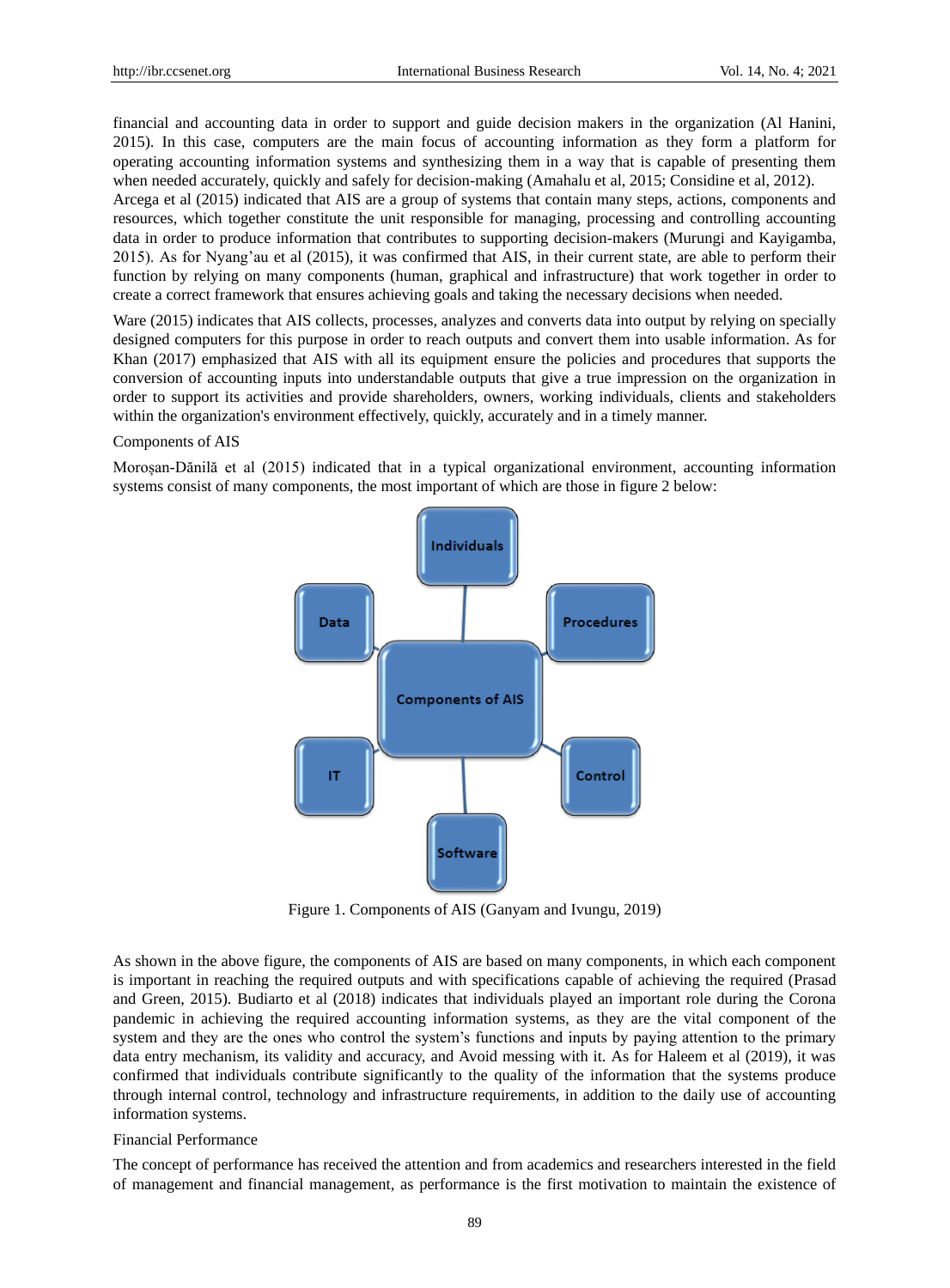organizations and it is the only way that contributes significantly to extending the life of the organization and developing its competitive advantage (Aifuwa et al, 2020). The concept of performance as a word refers to the correct completion of the tasks or tasks required in a correct manner that is characterized by comprehensiveness and continuity, that is, performance from an administrative point of view indicates the ability of the organization to achieve all its goals, specifically long-term goals, and therefore many organizations seek to enhance their performance in the optimal way (Widiatmika and Darma, 2018).

According to Al-Hattami et al (2021) performance is one of the most important marketing factors for the organization, so the idea of paying attention to organizational performance will positively affect the organization, specifically AIS. Thus, the success of employing AIS applications in organizations has a positive impact on performance measures such as profits, return on investment and cash flow. The reason for the high performance measures is due to the success of the AIS application in the organization due to the ability to provide high-quality information that depends on the quality of the system, in addition to the satisfaction of the user (employees).

Regarding financial performance, Yan and Sloan (2016), Galant and Cadez (2017) and Post and Byron (2015) have indicated that the financial performance is the extent to which the organization can achieve a margin of safety through developing its ability to address financial risks and challenges, which would avoid financial insolvency. That is, financial performance is the organization's ability to create a kind of financial balance by providing liquidity to meet its financial obligations in addition to achieving a good profit margin based on low costs (Ganyam and Ivungu, 2019; Pirayesh et al, 2018).

Financial performance is one of the indicators used to measure the success of organizations in terms of financial returns. It is often used by investors as a benchmark for performing due diligence and assessing investment status; it is also used as a tool by government monitors to assess compliance with regulatory measures and monitor the overall safety of the financial sector (Friede et al, 2015). As for Budiarto et al (2018), it was confirmed that performance is one of the criteria for judging the extent to which the organization achieves its objectives, survival and continuity in the market despite the existence of competition and is able to achieve balance between its shareholders and the individuals working in it.

Thus, the performance can be indicated through the equation below:

### *Total Performance of an Organization = Profit - Cost*

According to Beg (2018), the financial performance represents the financial health of the organization and its ability to fulfill its financial obligations towards its projects and individuals working in it in addition to the possibility of commitment to provide market services in the future, so the financial performance is nothing but the degree to which the organization achieves its long-term financial goals from During the measurement of the adopted policies and examining the results obtained in financial terms.

Financial performance, as indicated by both Ali et al (2016) and Esmeray (2016), is viewed by measuring the degree to which the organization achieves its objectives with reference to investment returns, which are measured from the perspective of investors and accounting returns, which are measured by how the organization responds to its plans and the level of its profits after deduction of operational and production costs. Ozili (2020) emphasized that the main purpose of measuring financial performance is to provide data and information to shareholders and stakeholders in order to make sound and thoughtful organizational decisions, in addition to measuring market share and the competitive advantage of the organization.

AIS and Financial Performance during the Pandemic

According to Daoud and Triki (2013), AIS is one of the most important pillars on which ERP is based, and whenever AIS is advanced, the ERP is more efficient and higher performance because AIS has great potentials that will advance the performance of organizations and their development through a positive impact on employee performance, and from the effective performance of the employees, there will inevitably be a positive impact on the performance of the organization as a whole. Urquia Grande et al and Soudani (2012) supported the same idea arguing that the importance of AIS and its impact on the organizational performance is concentrated in the ability of AIS with its components to work together in order to collect and process data and produce results of high quality and conform to reality and thus help and support decision-makers in making the right decision at the right time. AIS have a direct impact on many elements of organizational performance such as performance management and financial performance management.

On the same track, Grande (2011) argued there is a close relationship between organizational performance and AIS, as there is a close relationship that contains the positive impact of AIS on the organization's performance by managing financial and banking matters in a systematic manner that gives a clear picture of the organization's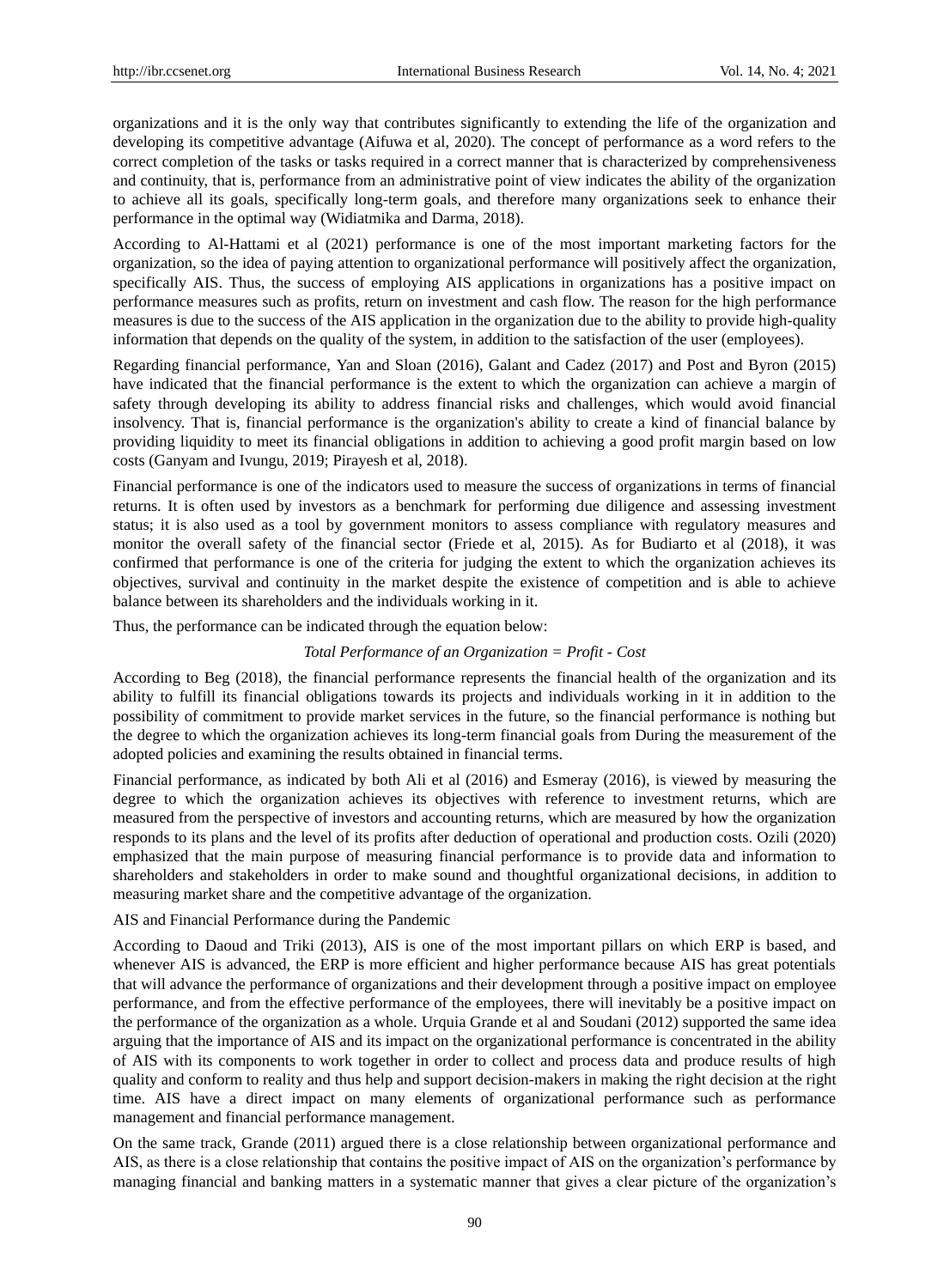financial condition, existing gaps, and places in which it is possible to Development is carried out in order to reach a state of organizational performance development.

According to Nazar (2020) the negative impact of the Corona pandemic on the economic sectors at the local and global level has led many organizations to take many measures and precautionary measures to face the repercussions resulting from the interruption of the work of various economic activities, by reducing interest rates and reducing the compulsory reserve ratio to increase the ability of commercial organizations to continue, in addition to providing facilities to customers and companies by postponing loan installments for a specific period of time, with the aim of continuing the wheel of the economy. On the other hand, Ozili (2020) argued that in spite of all the measures taken globally to mitigate the repercussions of the Corona virus on local economies, the IMF forecasts indicate that the world will enter an economic crisis that exceeds the intensity of the global financial crisis in 2008, and the reason for this is due to the sharp contraction in Economic activity in all sectors and a decline in public financial revenues. It is also expected that the deficit in all government budgets will increase, which will lead to an increase in the need for borrowing in order to stimulate economies in the coming years.

Folger-Laronde et al (2020) and Khullar et al (2020) believes that accounting information systems had a great role in giving a clear picture of the nature of the differences and influences that affected the financial performance of organizations during the pandemic period by referring to the situation in which governments were forced to impose complete closures, which led to the blocking of suppliers and exporters from organizations Consequently, either the stock is corrupted or its expiration date, in addition to the cases in which there was no type of commercial activity by consumers as a result of the quarantine except for the necessary supplies such as food, drink and medical supplies. As for Erdem (2020), Yarovaya et al (2021) it was made clear that it is correct to have a positive effect for the applications of accounting information systems during the pandemic period in giving Readings about the financial situation of the organization, but the experience of accountants contributed greatly to providing organizations with individuals who were able to deal with these situations - judging by their experience - and thus give a future picture of the mechanism of developing the financial position of the organization after the end of the pandemic and in a way in which individuals with Experience in situations they were previously exposed to and accounting matters that would solve the crisis, and this was also agreed upon by Rababah et al (2020) in addition to Ichsan et al (2021).

#### *1.4 State Hypotheses and Their Correspondence to Research Design*

Launching from previous studies presented in the literature review, researcher was able to build following model in order to explain the relationship between variables (dependent and independent):



Figure 2. Study Model (Agung, 2015)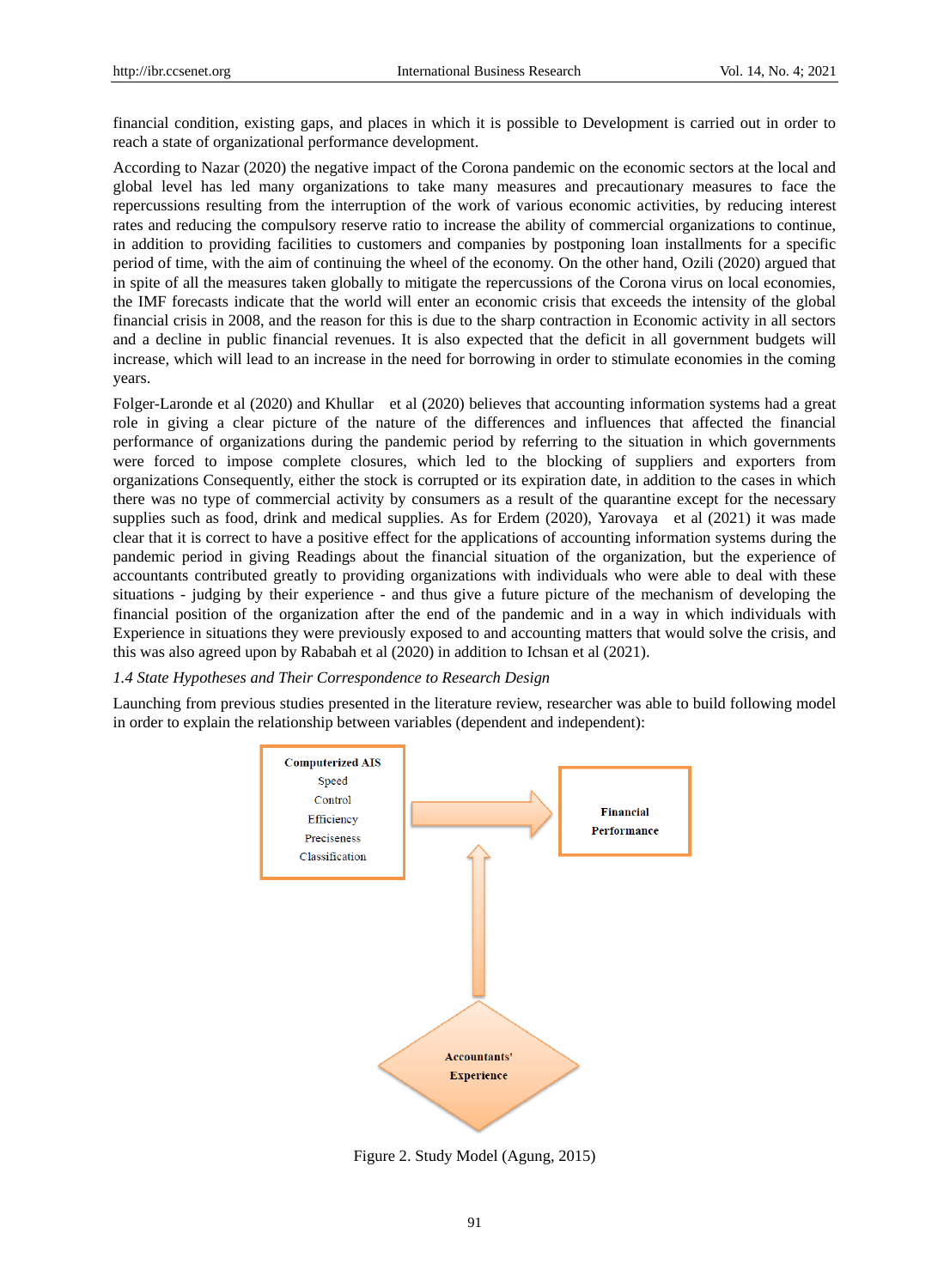Literature review and many scholarly studies indicated that many organizations have depended on e-solutions as a respond to COVID19. This appeared through many initiatives which took place by decision makers to work remotely and manage organizational affairs through internet applications like meetings, financial reports and managing personnel. However, considering that researcher of current study hypothesized a positive influence of computerized AIS application on financial performance, following hypotheses were developed:

# Main Hypothesis:

Computerized AIS applications positively influence financial performance of organizations during COVID19

# Sub-Hypotheses:

H1: Speed in computerized AIS applications positively influenced financial performance of organizations during COVID19

H2: Control in computerized AIS applications positively influenced financial performance of organizations during COVID19

H3: Efficiency in computerized AIS applications positively influenced financial performance of organizations during COVID19

H4: Preciseness in computerized AIS applications positively influenced financial performance of organizations during COVID19

H5: Classification in computerized AIS applications positively influenced financial performance of organizations during COVID19.

# **2. Method**

# *2.1 Methodological Approach*

Current study aimed at realizing main aim depending on numerical data. The numerical data were collected through quantitative approach utilizing a questionnaire. The questionnaire was built on liker scale (5 strongly agree, 4 agree, 3 neutral, 2 disagree, and 1 strongly disagree). The questionnaire consisted of two main sections, the first took into perspective demographics of respondents (age, gender, education and experience), while the other section consisted of statements related to study variables which included (speed, control, preciseness, efficiency, and classification) as sub-variables of the independent variable and financial performance as a dependent variables. The questionnaire consisted of (34) statements in its final version after reviewing it by a group of specialized professors in the field of accounting information systems.

### *2.2 Participant (Subject) Characteristics*

Population of study consisted of all financial managers of Jordanian organizations. A sample of (150) individuals were chosen to represent population of study as a convenient sample to take part in the questionnaire. After application process, researcher was able to retrieve (109) properly filled questionnaires which indicated a response rate of (72.6%) as statistically accepted.

### *2.3 Sampling Procedures*

Sampling procedures took pace through contacting HR department of each organization which was chosen randomly based on the fact that those organizations were still operating during the pandemic. The main aim and objectives of study were described, and the HR department gained the approval from the higher management in order to proceed with the process of application.

The questionnaire was uploaded online and sent via email to all participating individuals of the sample, they were first introduced to the aim and objectives of study, then they were exposed to a consent form that clarifies their rights to withdraw from study and face no pressure in taking part in filling the questionnaire.

### 2.3.1 Data Screening and Analysis

SPSS was employed in order to screen and analyze gathered data, Cronbach alpha was employed in order to test tool reliability to be used in study, test results that Alpha value = 0.967 was acceptable since it was greater than the cutoff value 0.60.

# **3. Results**

# *3.1 Statistics and Data Analysis*

Below table showed results of respondents' demographics as according to their (gender, age, experience and qualification). As it appeared from the table, majority of respondents seemed to be (Males) with a percentage of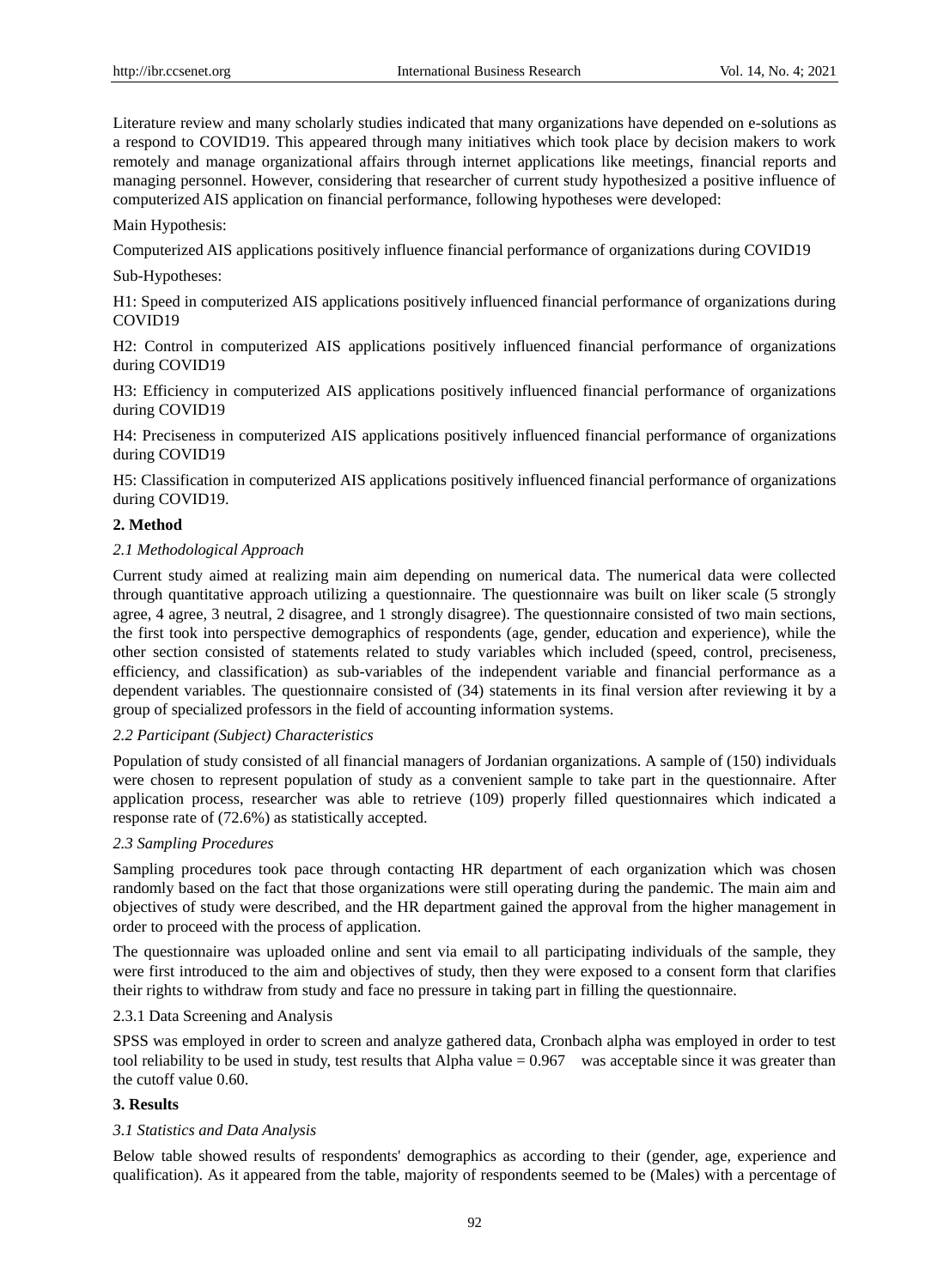(77.1%) compared to females who formed (22.9%) of total sample. On the other hand, majority of respondents were within age range of (39-45) years old forming (33.9%) of total sample, and their qualification was mainly (BA) forming (50%) of the sample, experience of majority of individuals who responded to the questionnaire was more than (15) forming (41.3%) of the sample.

### Table 1. Sample Statistics

| Gender            |           |                          |      |  |  |
|-------------------|-----------|--------------------------|------|--|--|
|                   |           |                          | %    |  |  |
| Valid             | Male      | 84                       | 77.1 |  |  |
|                   | Female    | 25                       | 22.9 |  |  |
|                   |           | Age                      |      |  |  |
| Valid             | $25 - 31$ | 6                        | 5.5  |  |  |
|                   | 32-38     | 31                       | 28.4 |  |  |
|                   | 39-45     | 37                       | 33.9 |  |  |
|                   | $+46$     | 35                       | 32.1 |  |  |
|                   |           | <b>Educational Level</b> |      |  |  |
| Valid             | <b>BA</b> | 60                       | 55.0 |  |  |
|                   | <b>MA</b> | 38                       | 34.9 |  |  |
|                   | PhD       | 11                       | 10.1 |  |  |
| <b>Experience</b> |           |                          |      |  |  |
| Valid             | $3-6$     | 5                        | 4.6  |  |  |
|                   | $7-10$    | 19                       | 17.4 |  |  |
|                   | $11 - 14$ | 40                       | 36.7 |  |  |
|                   | $+15$     | 45                       | 41.3 |  |  |

### **Questionnaire Analysis**

Table below showed attitudes of respondents regarding statements of questionnaire. Results indicated that individuals who took part in the questionnaire seemed to have high level of awareness regarding presented variables which appeared based on their positive attitudes below; the table indicated that all statements of questionnaire scored higher than mean of scale 3.00 which resembled a high level of awareness and a good attitude from respondents. Also, table showed that the highest statement in terms of means appeared to be (control) stemming from the variable of AIS articulated "*Computerized AIS achieves a quality level by focusing on all of the planning, implementation, review and auditing elements* " and scoring a mean of (4.32/5.00), on the other hand, the least positively answered statement stemmed from the variable of (preciseness) which was articulated "*Computerized AIS provided the managers with the necessary information and by that assisting them in decision-making during the quarantine*" and scoring a mean of (3.90/5.00).

### Table 2. Questionnaire Statistics

|                | <b>Statement</b>                                                                                                                                                      | Mean | <b>Std. Deviation</b> |  |  |  |  |  |
|----------------|-----------------------------------------------------------------------------------------------------------------------------------------------------------------------|------|-----------------------|--|--|--|--|--|
|                | <b>Computerized AIS</b>                                                                                                                                               |      |                       |  |  |  |  |  |
|                | <b>Speed</b>                                                                                                                                                          |      |                       |  |  |  |  |  |
| 1.             | There is a breakneck speed in the processing and execution of financial data                                                                                          | 3.87 | 1.019                 |  |  |  |  |  |
| 2.             | Computerized AIS helps the administration by providing it with the necessary and<br>timely data.                                                                      | 3.98 | 1.018                 |  |  |  |  |  |
| 3.             | Computerized AIS has been a means to facilitate cooperation and understanding<br>between components and elements of management information systems                    | 3.75 | 1.038                 |  |  |  |  |  |
| 4.             | Computerized AIS contributed to monitoring and recording accounting business and<br>preparing reports and transactions in official records during the pandemic period | 4.06 | .993                  |  |  |  |  |  |
| 5 <sub>1</sub> | Computerized AIS has contributed to the processing of financial and accounting data<br>and its processing for the decision maker and maker                            | 3.86 | 1.014                 |  |  |  |  |  |
| 6.             | AIS has adopted computerized accrual in its way of operating, where expenditures must<br>match returns                                                                | 4.26 | .775                  |  |  |  |  |  |
|                | Control                                                                                                                                                               |      |                       |  |  |  |  |  |
| 7.             | There is monitoring and evaluation of economic activities in the facility                                                                                             | 4.03 | .957                  |  |  |  |  |  |
| 8.             | Computerized AIS helped the administration carry out the business during the<br>pandemic period                                                                       | 4.19 | .726                  |  |  |  |  |  |
| 9.             | Computerized AIS provided services in carrying out various types of administrative<br>tasks during the pandemic period                                                | 4.17 | .918                  |  |  |  |  |  |
|                | 10. Computerized AIS has provided a lot of help during the pandemic by leveraging<br>quantitative and objective metrics to achieve accounting business goals.         | 4.05 | .750                  |  |  |  |  |  |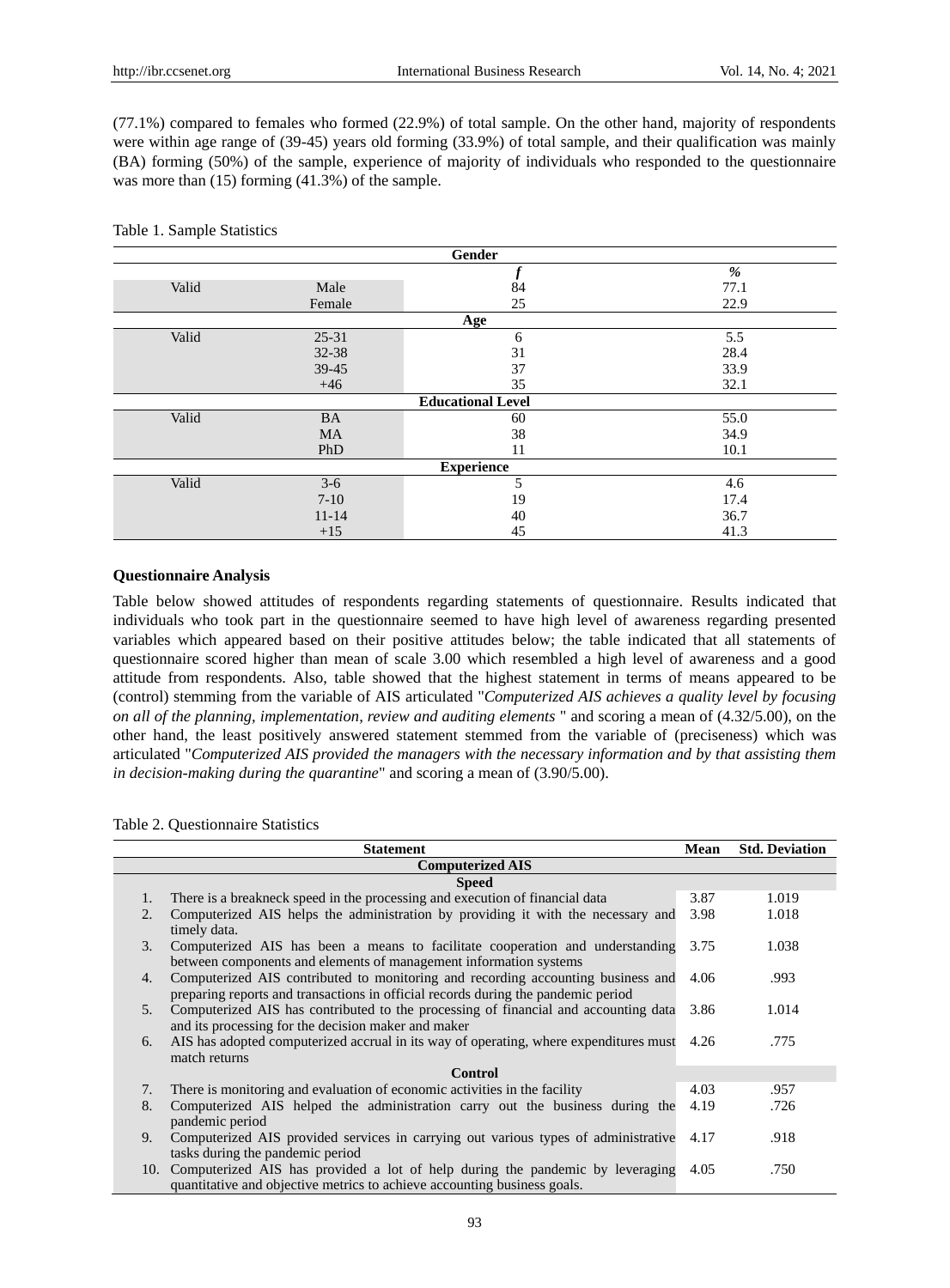| 11. Computerized AIS achieves a quality level by focusing on all of the planning,                                                                    | 4.32 | .679  |
|------------------------------------------------------------------------------------------------------------------------------------------------------|------|-------|
| implementation, review and auditing elements<br><b>Efficiency</b>                                                                                    |      |       |
| 12. Computerized accounting information systems ensure that the management is supplied<br>with the necessary information when it is needed           | 4.31 | .703  |
| 13. Computerized AIS helps the management in making appropriate decisions from among<br>the range of alternatives available                          | 4.17 | .646  |
| 14. Computerized AIS is characterized by flexibility and scalability                                                                                 | 4.31 | .766  |
| 15. These systems are characterized by their ability to keep pace with the needs and<br>developments that arise up-to-date through their development | 3.91 | .958  |
| 16. Computerized AIS is characterized by dynamism and constant movement in achieving<br>the desired goals                                            | 4.28 | .806  |
| <b>Preciseness</b>                                                                                                                                   |      |       |
| 17. Computerized AIS relies on the accounting equation (total assets $=$ total liabilities $+$<br>equity)                                            | 4.01 | .957  |
| 18. Computerized AIS contributes to processing data and providing information that is<br>accurate and extremely fast                                 | 3.96 | 1.009 |
| 19. Computerized AIS has proven to be the important method in monitoring a facility's<br>financial activity during the pandemic                      | 3.94 | .797  |
| 20. Computerized AIS contributed to reducing the possibility of error by making it easier to<br>use accounting information by working on a computer  | 4.28 | .695  |
| 21. Computerized AIS provided the managers with the necessary information and by that<br>assisting them in decision-making during the quarantine     | 3.90 | .745  |
| 22. Computerized AIS keeps accounting activities up-to-date in an automated way during<br>the pandemic                                               | 4.12 | .847  |
| <b>Classification</b>                                                                                                                                |      |       |
| 23. Computerized AIS automates accounting information to make it ready for use across<br>the organization during the pandemic period                 | 4.20 | .911  |
| 24. Computerized AIS was the medium and tool of communication between administrative<br>levels during the pandemic period                            | 4.24 | .706  |
| 25. Computerized AIS components express financial transactions and the way they are<br>grouped and classified into major and sub-groups              | 3.93 | 1.034 |
| 26. Computerized AIS provided protection for property assets in the facility during the<br>pandemic                                                  | 4.02 | 1.027 |
| 27. Computerized AIS provided the financial reports that organizations needed in time to<br>make a decision in the face of the pandemic              | 3.99 | .822  |
| 28. Computerized AIS revealed the facility's financial position during the pandemic<br><b>Financial Performance</b>                                  | 3.95 | .738  |
| 29. The pandemic urged organizations to depend on e-tools for financial management                                                                   | 4.17 | .822  |
| 30. Depending on electronic means was the only solution during the pandemic                                                                          | 4.25 | .884  |
| 31. Computerized accounting systems helped to close the gap during the lockdown                                                                      | 4.27 | .702  |
| 32. Organizations depended on distance work during the pandemic which was applied on<br>financial practices                                          | 3.97 | 1.040 |
| 33. Many organizations' financial performance was negatively influenced by the pandemic                                                              | 4.08 | 1.010 |
| 34. The government accredited reported outcomes from computerized accounting<br>information systems                                                  | 4.03 | .833  |

### **Descriptive Statistics**

Total means of variables were taken as according to total statements' means. It appeared that the highest variables in terms of mean was (Efficiency) scoring a mean of (4.19/5.00) and indicating a positive attitudes from respondents regarding the variables utilized in the study. Results indicated that respondents saw in AIS applications during the pandemic as an approach to build up more efficient results giving the circumstances of lockdown and the inability to do an actual financial work in reality, not to mention the total lockdown which stopped all kinds of profit (trade activities) reaching a state of some organizations recording \$0 income after recording millions of dollars each day. So, AIS applications online and based on experience of individuals were able to retrieve valid and realistic data for the financial performance of the organization during the period of the total and partial lockdown.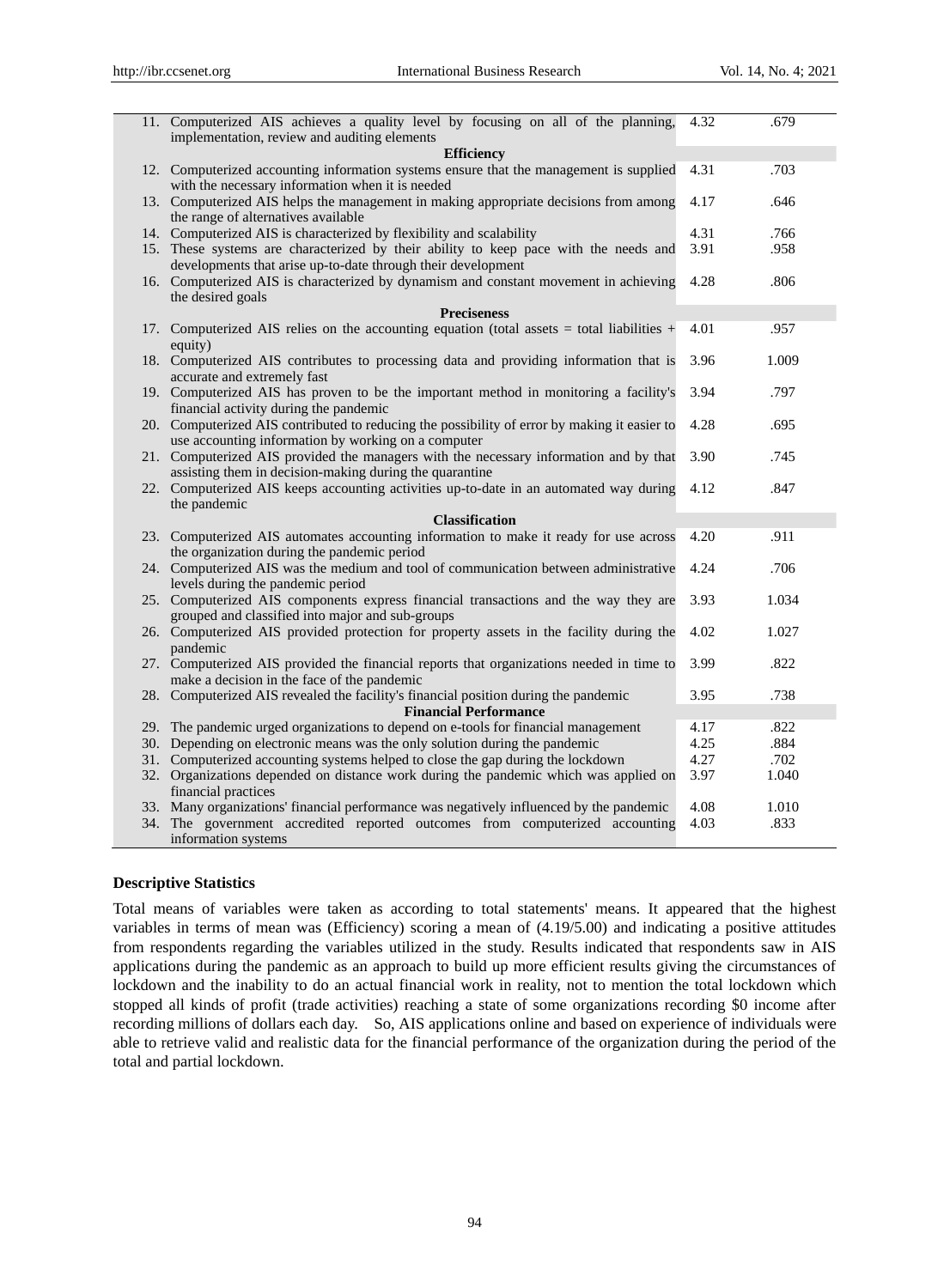# Table 3. Variables Statistics

|                              | Mean   | Std. Deviation |
|------------------------------|--------|----------------|
| <b>Computerized AIS</b>      |        |                |
| Speed                        | 3.9648 | .79059         |
| Control                      | 4.1505 | .65724         |
| Efficiency                   | 4.1963 | .63127         |
| Preciseness                  | 4.0352 | .69503         |
| Classification               | 4.0550 | .63951         |
| <b>Financial Performance</b> | 4.1269 | .67124         |

### **Hypotheses Testing**

Multiple regression and linear regression were used in order to test hypotheses and indicate their acceptance and their variance. Following part presented testing of each hypothesis generated from problem statement:

### **First Hypothesis:**

Computerized AIS applications affect financial performance of organizations during COVID19

### Table 4. Testing First Hypothesis

| <b>Model Summary</b>                               |                |                |                     |                          |         |                            |  |
|----------------------------------------------------|----------------|----------------|---------------------|--------------------------|---------|----------------------------|--|
| Model                                              | $\mathbb{R}$   | R Square       |                     | <b>Adjusted R Square</b> |         | Std. Error of the Estimate |  |
|                                                    |                | $.942^{\rm a}$ | .888                | .882                     |         | .23010                     |  |
|                                                    |                |                | <b>ANOVA</b>        |                          |         |                            |  |
| Model                                              |                | Sum of Squares | df                  | Mean Square              | F       | Sig.                       |  |
|                                                    | Regression     | 43.208         | 5                   | 8.642                    | 163.218 | .000 <sup>b</sup>          |  |
|                                                    | Residual       | 5.453          | 103                 | .053                     |         |                            |  |
|                                                    | Total          | 48.661         | 108                 |                          |         |                            |  |
|                                                    |                |                | <b>Coefficients</b> |                          |         |                            |  |
|                                                    |                |                |                     | Standardized             |         |                            |  |
| Coefficients<br><b>Unstandardized Coefficients</b> |                |                |                     |                          |         |                            |  |
| Model                                              |                | B              | Std. Error          | Beta                     |         | Sig.                       |  |
| $\mathbf{1}$                                       | (Constant)     | .318           | .169                |                          | 1.875   | .064                       |  |
|                                                    | Speed          | .182           | .056                | .214                     | 3.265   | .001                       |  |
|                                                    | Control        | .083           | .054                | .184                     | 2.537   | .013                       |  |
|                                                    | Efficiency     | .233           | .075                | .219                     | 3.118   | .002                       |  |
|                                                    | Preciseness    | .025           | .115                | .126                     | 2.219   | .027                       |  |
|                                                    | Classification | 1.298          | .134                | 1.237                    | 9.721   | .000                       |  |

Multiple regression was used to test above hypothesis,  $r = 0.942$  reflected high and positive relationship between the independent variables and the dependent variable. Also, it was found that the independent variables explained 88.8% in the variance of the dependent variable. Also it was found that F value was significant at 0.05 level, that meant the hypothesis was accepted and "Computerized AIS applications affect financial performance of organizations during COVID19". Following table summarized the results of correlation test between the independent variables and the dependent variable, it was found that the highest relationship was between classification and financial performance since  $r = 0.931$ .

### Table 5. Correlation

|             |                            | Performance |
|-------------|----------------------------|-------------|
| Speed       | <b>Pearson Correlation</b> | $.711***$   |
|             | $Sig. (2-tailed)$          | .000        |
|             | N                          | 109         |
| Control     | <b>Pearson Correlation</b> | $.661**$    |
|             | $Sig. (2-tailed)$          | .000        |
|             | N                          | 109         |
| Efficiency  | <b>Pearson Correlation</b> | $.655***$   |
|             | $Sig. (2-tailed)$          | .000        |
|             | N                          | 109         |
| Preciseness | <b>Pearson Correlation</b> | $.847**$    |
|             | $Sig. (2-tailed)$          | .000        |
|             | N                          | 109         |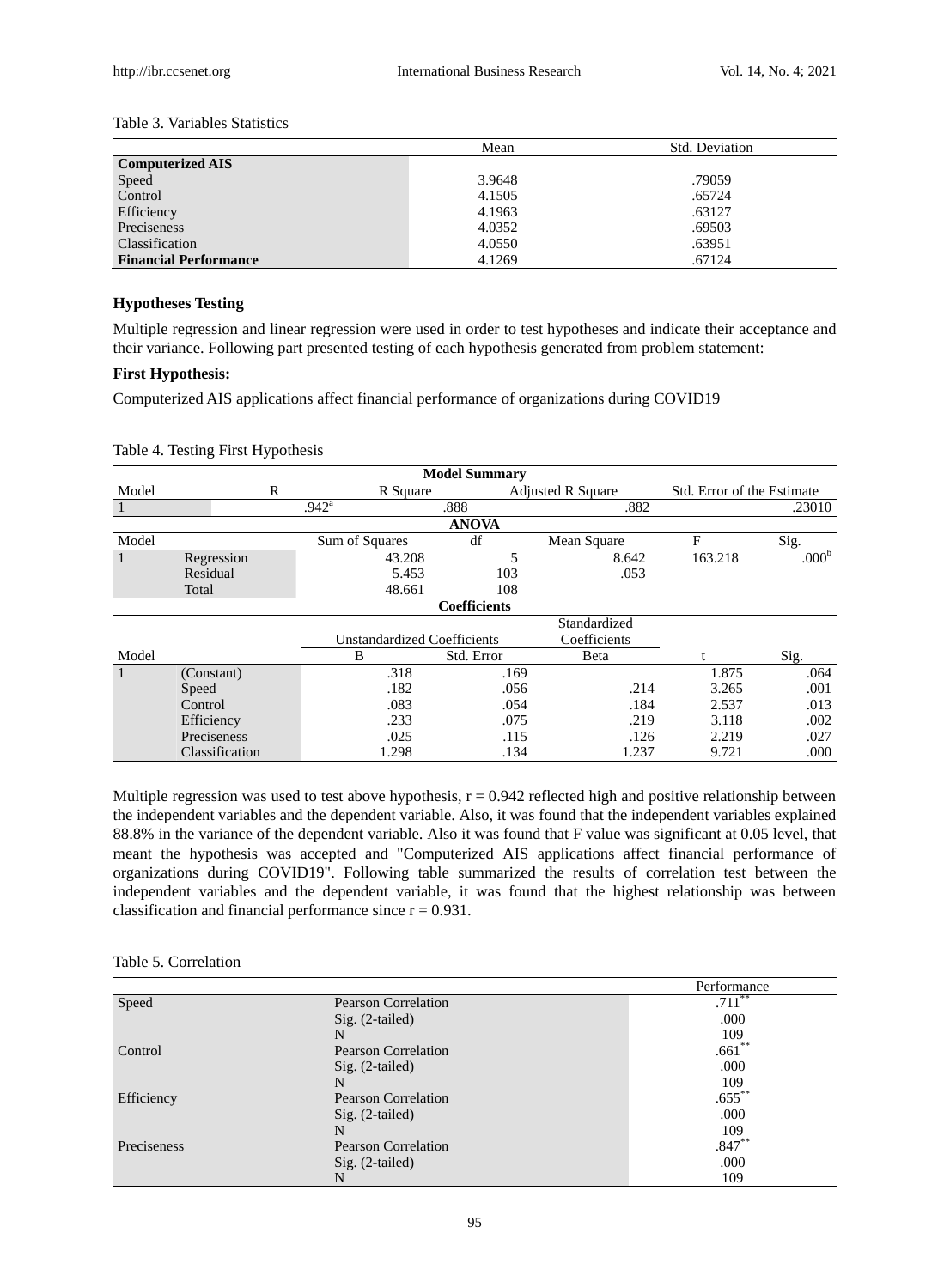| Classification | Pearson Correlation | $.931***$ |
|----------------|---------------------|-----------|
|                | Sig. (2-tailed)     | .000      |
|                |                     | 109       |

# **Second Hypotheses:**

There is a significant difference in the effect of Computerized AIS applications on financial performance of organizations during COVID19 due to accountants' experience.

| Table 4. Testing First Hypothesis |  |  |  |  |
|-----------------------------------|--|--|--|--|
|-----------------------------------|--|--|--|--|

| <b>Tests of Between-Subjects Effects</b> |                  |        |             |             |      |
|------------------------------------------|------------------|--------|-------------|-------------|------|
| Dependent Variable:                      | Performance      |        |             |             |      |
|                                          | Type III         | Sum of |             |             |      |
| Source                                   | <b>Squares</b>   | df     | Mean Square | F           | Sig. |
| <b>Corrected Model</b>                   | $48.629^{\rm a}$ | 45     | 1.081       | 2100.758    | .000 |
| Intercept                                | 833.316          |        | 833.316     | 1619966.477 | .000 |
| AIS.                                     | 35.570           | 32     | 1.112       | 2160.847    | .000 |
| experience                               | .430             | 3      | .143        | 278.711     | .000 |
| $AIS * experience$                       | 1.045            | 10     | .105        | 203.212     | .000 |
| Error                                    | .032             | 63     | .001        |             |      |
| Total                                    | 1905.083         | 109    |             |             |      |
| Corrected Total                          | 48.661           | 108    |             |             |      |

2 way ANOVA was used to test  $2<sup>nd</sup>$  hypothesis, it was seen that F value = 203.212 was significant at 0.05 level that meant there was a significant difference in the effect of Computerized AIS applications on financial performance of organizations during COVID19 due to accountants' experience.

By using *scheffe* test, it was found that the effect Computerized AIS applications on financial performance of organizations during COVID19 increased in the high experienced accountants as shown in the following table:

| <b>Multiple Comparisons</b> |             |                                                          |            |      |                         |                    |
|-----------------------------|-------------|----------------------------------------------------------|------------|------|-------------------------|--------------------|
| Dependent Variable:         |             | Performance                                              |            |      |                         |                    |
| Scheffe                     |             |                                                          |            |      |                         |                    |
|                             |             | Difference<br>Mean                                       |            |      | 95% Confidence Interval |                    |
| $(I)$ exper                 | $(J)$ exper | $(I-J)$                                                  | Std. Error | Sig. | Lower Bound             | <b>Upper Bound</b> |
| 1.00                        | 2.00        | $-0.9526$                                                | .01140     | .000 | $-0.9854$               | $-9199$            |
|                             | 3.00        | $-1.1583$ <sup>*</sup>                                   | .01076     | .000 | $-1.1892$               | $-1.1274$          |
|                             | 4.00        | $-1.4593$ <sup>*</sup>                                   | .01069     | .000 | $-1.4900$               | $-1.4285$          |
| 2.00                        | 1.00        | $.9526*$                                                 | .01140     | .000 | .9199                   | .9854              |
|                             | 3.00        | $-.2057$                                                 | .00632     | .000 | $-.2239$                | $-.1875$           |
|                             | 4.00        | $-.5066*$                                                | .00621     | .000 | $-.5245$                | $-4888$            |
| 3.00                        | 1.00        | 1.1583*                                                  | .01076     | .000 | 1.1274                  | 1.1892             |
|                             | 2.00        | $.2057*$                                                 | .00632     | .000 | .1875                   | .2239              |
|                             | 4.00        | $-.3009*$                                                | .00493     | .000 | $-.3151$                | $-.2868$           |
| 4.00                        | 1.00        | 1.4593*                                                  | .01069     | .000 | 1.4285                  | 1.4900             |
|                             | 2.00        | $.5066^*$                                                | .00621     | .000 | .4888                   | .5245              |
|                             | 3.00        | $.3009*$                                                 | .00493     | .000 | .2868                   | .3151              |
|                             |             | *. The mean difference is significant at the 0.05 level. |            |      |                         |                    |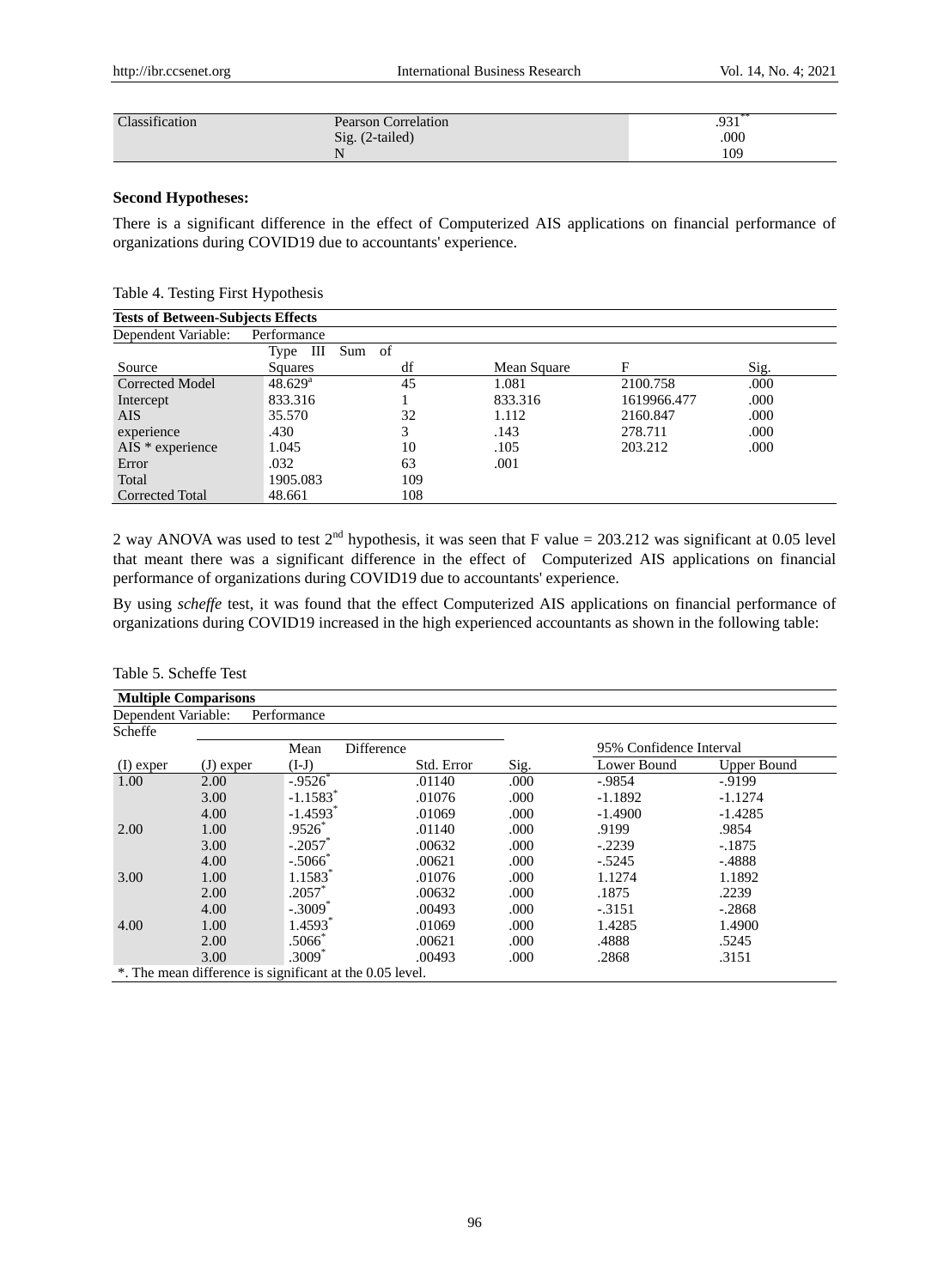### **Homogeneous Subsets**

| Table 6. Performance<br>Scheffe <sup>a,b,c</sup> |    |                                                                                      |        |        |        |  |
|--------------------------------------------------|----|--------------------------------------------------------------------------------------|--------|--------|--------|--|
|                                                  |    |                                                                                      |        |        |        |  |
| experience                                       | N  |                                                                                      | 2      | 3      | 4      |  |
| 1.00                                             | 5  | 2.9333                                                                               |        |        |        |  |
| 2.00                                             | 19 |                                                                                      | 3.8860 |        |        |  |
| 3.00                                             | 40 |                                                                                      |        | 4.0917 |        |  |
| 4.00                                             | 45 |                                                                                      |        |        | 4.3926 |  |
| Sig.                                             |    | 1.000                                                                                | 1.000  | 1.000  | 1.000  |  |
|                                                  |    | Means for groups in homogeneous subsets are displayed.                               |        |        |        |  |
| Based on observed means.                         |    |                                                                                      |        |        |        |  |
|                                                  |    | The error term is Mean Square (Error) = .001.                                        |        |        |        |  |
|                                                  |    | a. Uses Harmonic Mean Sample Size $= 13.340$ .                                       |        |        |        |  |
|                                                  |    | b. The group sizes are unequal. The harmonic mean of the group sizes is used. Type I |        |        |        |  |
| error levels are not guaranteed.                 |    |                                                                                      |        |        |        |  |
| c. Alpha = $0.05$ .                              |    |                                                                                      |        |        |        |  |

### **4. Discussion**

Current study aimed at examining the role of AIS application in preserving financial performance of organizations during COVID19 pandemic through the moderating role of experience among accountants. Depending on quantitative approach, study utilized a questionnaire built on liker scale which was distributed on (109) individuals within Jordanian organizations. Results of study indicated that there was a positive impact of AIS applications on financial performance of organizations through covid19 lockdown that was attributed to experience of accountants on dealing with applications like AIS.

The current study demonstrated the ability of accounting information systems to "save" the financial performance of organizations by providing technology based on the accounting hierarchy in the basic processes and treatments of the system, given that accounting information systems represented formal systems of accounting information in any economic unit. This ability is somehow connected to experience of accountants who had the ability to deal with numerical data and process it through AIS application in a way that gives realistic indications of organizational financial performance. Study also shed the light on the role of accountants' experience in reaching the best outputs of AIS applications, the study has proven that accounting experience is important and has a clear impact on organizational financial performance. It is represented in the experience of accountants in computer skills and its applications related to the science of accounting, in addition to full awareness of all laws related to the work of accounting like taxes such as income and sales tax and commercial laws that would contribute to giving a clear overview of the financial performance of the organization as a whole, especially in special cases such as political instability, infectious diseases outbreak and natural disasters.

In addition, the study has shown that the closures that governments have been forced to have contributed to making accounting information systems the first destination for organizations in order to obtain their financial information easily, quickly and accurately by referring to the accurate inputs made by individuals, meaning that the correct entry leads to the correct outputs regardless of the existence of accounting books and actual dealings with working individuals and accountants in the organization. Hence, during the pandemic, organizations were able to keep their financial performance up-to-date by looking at the information they have, which greatly contributed to making governance and disclosure practices easy practices, the ease of which was represented in the availability of the necessary information represented by accuracy, control and Efficiency and classification.

These results are consistent with many previous studies such as studies Folger-Laronde et al (2020) and Khullar et al (2020) which have proven that computer information systems represented a non-manual means in order to quickly and accurately access the financial information of the organization and thus actual and daily knowledge of the financial performance of the organization in light of the pandemic and closures.

On the other hand, and looking at the results of the study, it was found that accounting information systems contributed during the pandemic period to enhancing the utilization of accounting information and its use in the service of financial performance by providing confidence in the information given its timing, accuracy, efficiency and creating a kind of classification. Positive is based on previously handled input. The study also indicated that accounting systems were among the facilities that emerged in order to evaluate the financial performance of the organization through oversight, as control represented a source of internal control and a great benefit for strategic planning and confidence in information. These results were consistent with Erdem (2020),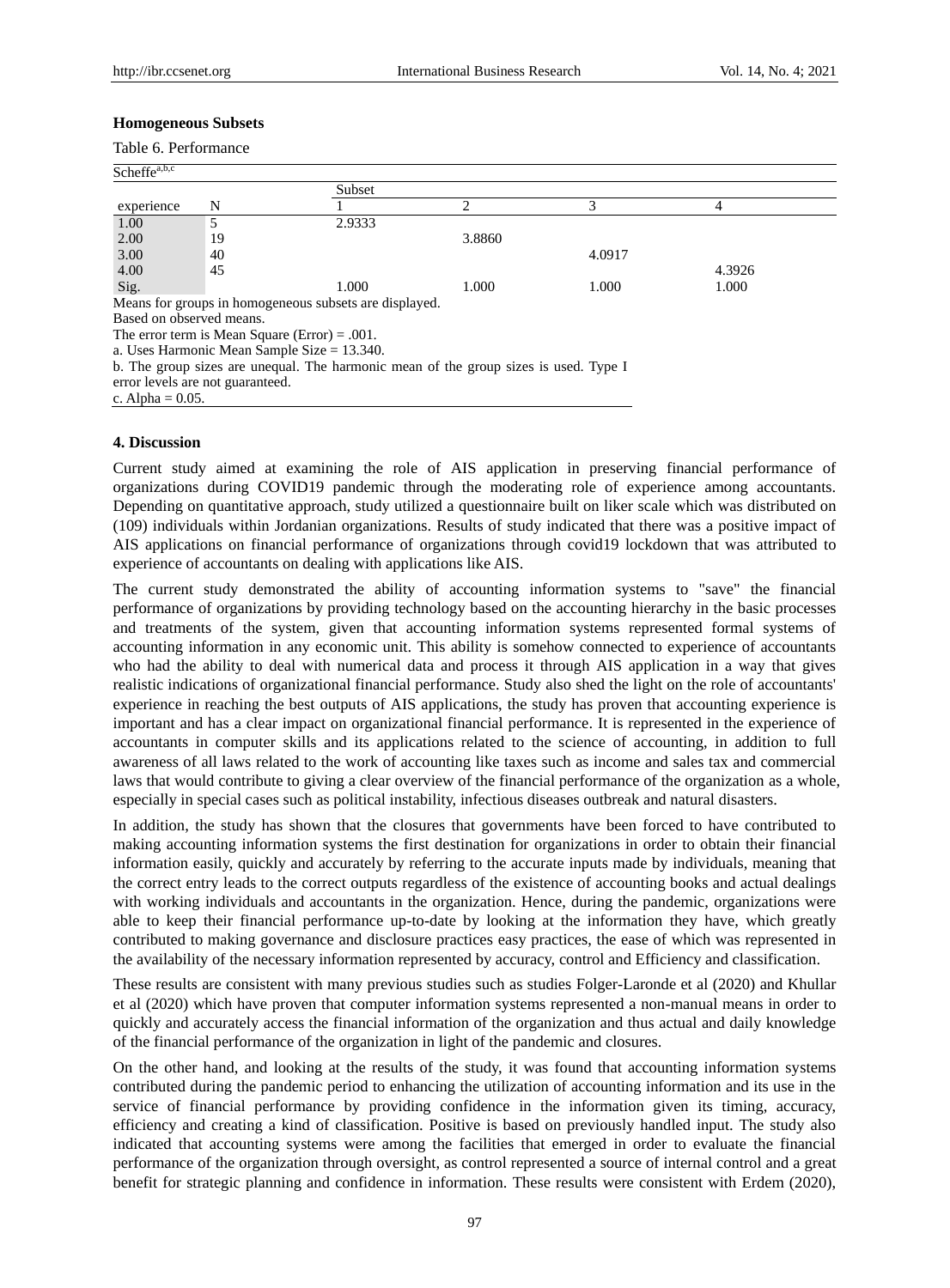Yarovaya et al (2021), and Rababah et al (2020) in addition to Ichsan et al (2021).

### **5. Conclusion and Recommendations**

Generally speaking, AIS formed the strongest basis for ensuring the preservation of customer, vendor, and business information within organizations by setting up many policies and procedures that ensure workflow within different systems remotely, in order to achieve the characteristics of the required accounting information quality, as it can be used to obtain approvals for any material receipts as well as providing licenses and distinguishing between the duties required, as well as the relevant information can be used for each job of the business. This managed to preserve the financial performance of an organization during pandemic through focusing on the availability and quality of financial reports in a way that served if giving the actual and real picture of the organizational financial status.

#### Recommendations

Based on the aforementioned discussion and results, the present study recommends the following:

- The necessity of activating risk management strategies by organizations when facing crises and epidemics
- The need to adhere to social responsibility, especially in education and health organizations

- Allocating financial resources to confront crises and epidemics in order to be able to deal with them and avoid the losses.

#### **References**

- Agung, M. (2015). Accounting information system and improvement on financial reporting. *International Journal of Recent Advances in Multidisciplinary Research, 2*(11), 950-957.
- Aifuwa, H. O., Saidu, M., & Aifuwa, S. A. (2020). Coronavirus pandemic outbreak and firms performance in Nigeria. *Management and Human Resources Research, 5*(8).
- Al Hanini, E. (2015). Evaluating the Reliability of the Internal Control on the Computerized Accounting Information Systems: An Empirical Study on Banks Operating in Jordan. *Research Journal of Finance and Accounting, 6*(8)*.*
- Al-Hattami, H. M., Hashed, A. A., & Kabra, J. D. (2021). Effect of AIS success on performance measures of SMEs: evidence from Yemen. *International Journal of Business Information Systems*, *36*(1), 144-164. https://doi.org/10.1504/IJBIS.2021.112399
- Ali, B. J., Omar, W. A. W., & Bakar, R. (2016). Accounting Information System (AIS) and organizational performance: Moderating effect of organizational culture. *International Journal of Economics, Commerce and Management, 4*(4), 138-158.
- Amahalu, N., Abiahu, M. F. C., & Chinyere, O. (2017). Comparative analysis of computerized accounting system and manual accounting system of quoted Microfinance Banks (MFBs) in Nigeria. *International Journal of Academic Research in Accounting, Finance and Management Sciences, 7*(2), 30-43. https://doi.org/10.6007/IJARAFMS/v7-i2/2787
- Arcega, C. K., Datinguinoo, E., Guerra, J., Guno, C., Mayuga, H. J., Villamena, E., & Manongsong, J. L. (2015). Computerized vs. non-computerized accounting system of small and medium enterprises in Lipa City, Philippines: A comparative analysis. *Asia Pacific journal of academic research in business administration, 1*(1), 48-55.
- Basu, S., Phillips, R. S., Phillips, R., Peterson, L. E., & Landon, B. E. (2020). Primary Care Practice Finances In The United States Amid The COVID-19 Pandemic: Study estimates the potential impact of COVID-19 on operating expenses and revenues of primary care practices. *Health Affairs, 39*(9), 1605-1614. https://doi.org/10.1377/hlthaff.2020.00794
- Beg, K. (2018). Impact of Accounting Information system on the financial performance of Selected FMCG companies. *Asian Journal of Applied Science and Technology, 2*(3), 08-17.
- Budiarto, D. S., Prabowo, M. A., Djajanto, L., Widodo, K. P., & Herawan, T. (2018, May). Accounting information system (ais) alignment and non-financial performance in small firm: a contingency perspective. *In International Conference on Computational Science and Its Applications* (pp. 382-394). Springer, Cham. https://doi.org/10.1007/978-3-319-95165-2\_27
- Colenda, C. C., Applegate, W. B., Reifler, B. V., & Blazer, D. G. (2020). COVID-19: Financial stress test for academic medical centers. *Academic Medicine, 22*(15). https://doi.org/10.1097/ACM.0000000000003418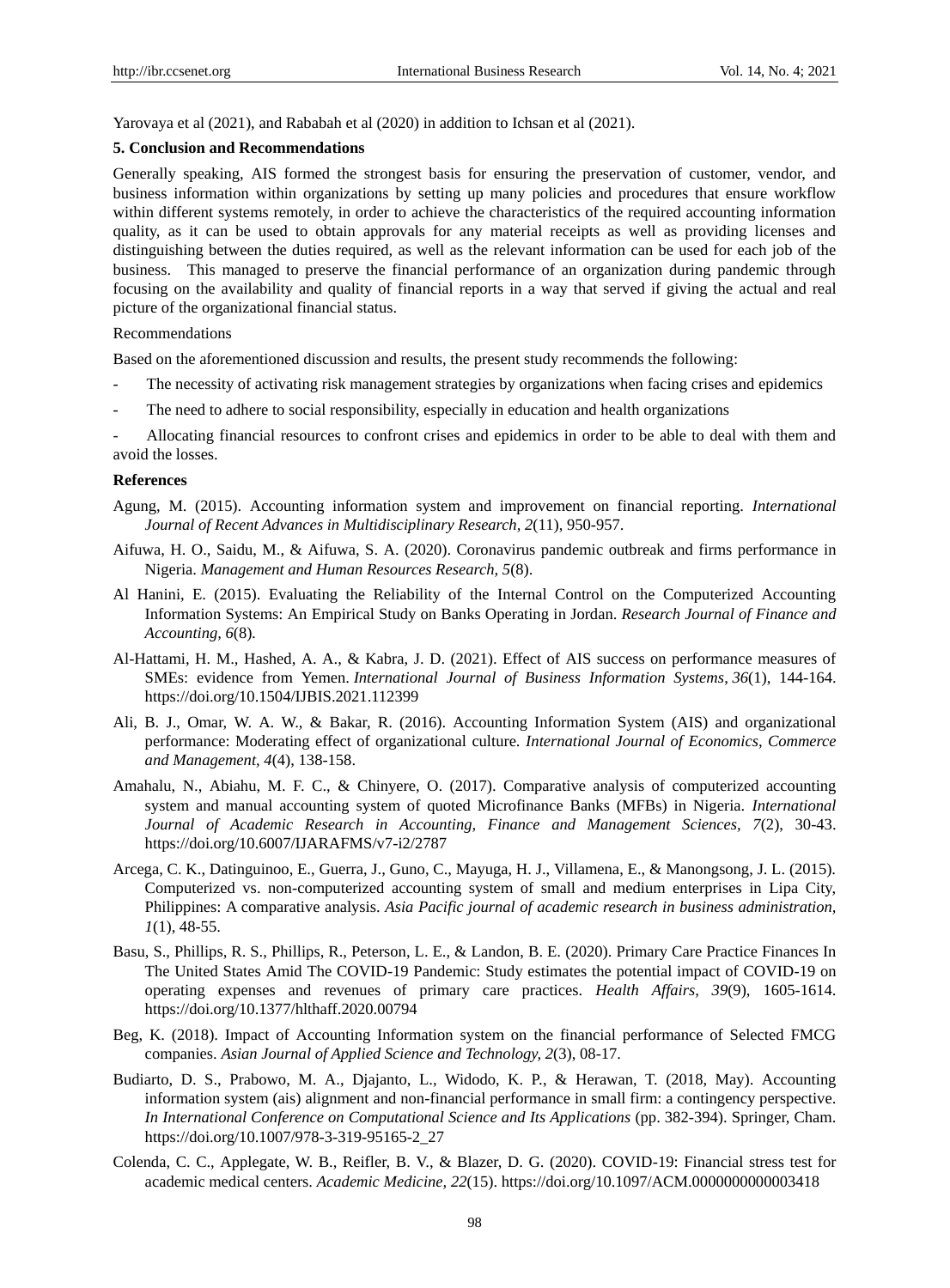- Considine, B., Parkes, A., Olesen, K., Blount, Y., & Speer, D. (2012). *Accounting Information Systems: understanding business processes*. John Wiley & Sons.
- Daoud, H., & Triki, M. (2013). Accounting information systems in an ERP environment and tunisian firm performance. *International Journal of Digital Accounting Research*, *13*. https://doi.org/10.4192/1577-8517-v13\_1
- Erdem, O. (2020). Freedom and stock market performance during Covid-19 outbreak. *Finance Research Letters.* https://doi.org/10.1016/j.frl.2020.101671
- Esmeray, A. (2016). The impact of accounting information systems (AIS) on firm performance: empirical evidence in Turkish small and medium sized enterprises. *International Review of Management and Marketing, 6*(2)*.*
- Folger-Laronde, Z., Pashang, S., Feor, L., & ElAlfy, A. (2020). ESG ratings and financial performance of exchange-traded funds during the COVID-19 pandemic. *Journal of Sustainable Finance & Investment, 1-7*. https://doi.org/10.1080/20430795.2020.1782814
- Friede, G., Busch, T., & Bassen, A. (2015). ESG and financial performance: aggregated evidence from more than 2000 empirical studies. *Journal of Sustainable Finance & Investment, 5*(4), 210-233. https://doi.org/10.1080/20430795.2015.1118917
- Galant, A., & Cadez, S. (2017). Corporate social responsibility and financial performance relationship: a review of measurement approaches. *Economic research-Ekonomska istraživanja, 30*(1), 676-693. https://doi.org/10.1080/1331677X.2017.1313122
- Ganyam, A. I., & Ivungu, J. A. (2019). Effect of accounting information system on financial performance of firms: A review of literature. *Journal of Business and Management, 21*(5), 39-49.
- Grande, E. U., Estébanez, R. P., & Colomina, C. M. (2011). The impact of Accounting Information Systems (AIS) on performance measures: empirical evidence in Spanish SMEs. *The international journal of digital accounting research*, *11*(1), 25-43. https://doi.org/10.4192/1577-8517-v11\_2
- Haleem, A., Kevin, L. L. T., & Ahamed, S. T. (2019). *An Evaluation of the Impact of AIS on the Accounting Practices implemented in the ERP Environment.*
- Hamdan, H. (2014). *The Impact of Accounting Systems Development on the Performance Financial of Hotel Facilities (A Field Study on a Series of Five-Star Hotels in Jordan*. MA Thesis, Middle East University – Amman- Jordan.
- He, H., & Harris, L. (2020). The impact of Covid-19 pandemic on corporate social responsibility and marketing philosophy. *Journal of Business Research, 116,* 176-182. https://doi.org/10.1016/j.jbusres.2020.05.030
- Ichsan, R. N., Suparmin, S., Yusuf, M., Ismal, R., & Sitompul, S. (2021). Determinant of Sharia Bank's Financial Performance during the Covid-19 Pandemic. *Budapest International Research and Critics Institute (BIRCI-Journal): Humanities and Social Sciences, 4*(1), 298-309. https://doi.org/10.33258/birci.v4i1.1594
- Kalbouneh, H. Y., Zreiqat, Q. M., Omar, M., & Salameh, R. S. (2012). The Impact of Using Computerized Accounting Information Systems on Financial Performance - A Field Study on Jordanian Industrial Public Shareholding Companies. *Journal of Islamic University, 19*(2).
- Khan, A. (2017). Impact of accounting information system on the organizational performance: a case study of Procter and Gamble. *Star Research Journal, 5*(12), 26-30.
- Khullar, D., Bond, A. M., & Schpero, W. L. (2020). COVID-19 and the financial health of US hospitals. *Jama, 323*(21)*,* 2127-2128. https://doi.org/10.1001/jama.2020.6269
- Moroșan-Dănilă, L. (2015). *The stage of accounting computerization in Romania.* Стан та Перспективи Розвитку Обліково-Аналітичного Забезпечення Управління Підприємницькою Діяльністю в Умовах Євроінтеграційних Процесів, Ukraine, 185-187.
- Murungi, S., & Kayigamba, C. (2015). The impact of computerized accounting system on financial reporting in the ministry of local government of Rwanda. *Journal of Emerging Trends in Economics and Management Sciences, 6*(4), 261-265.
- Nazar, M. C. A. (2020). Factors Affecting the Effectiveness of Accounting Information Systems in Public Listed Companies in Sri Lanka*. Int. J. Adv. Multidiscip. Res, 7*(9), 1-6.
- Nyang'au, R. N., Okibo, B. W., & Nyanga'u, A. (2015). Constraints affecting adoption of computerized